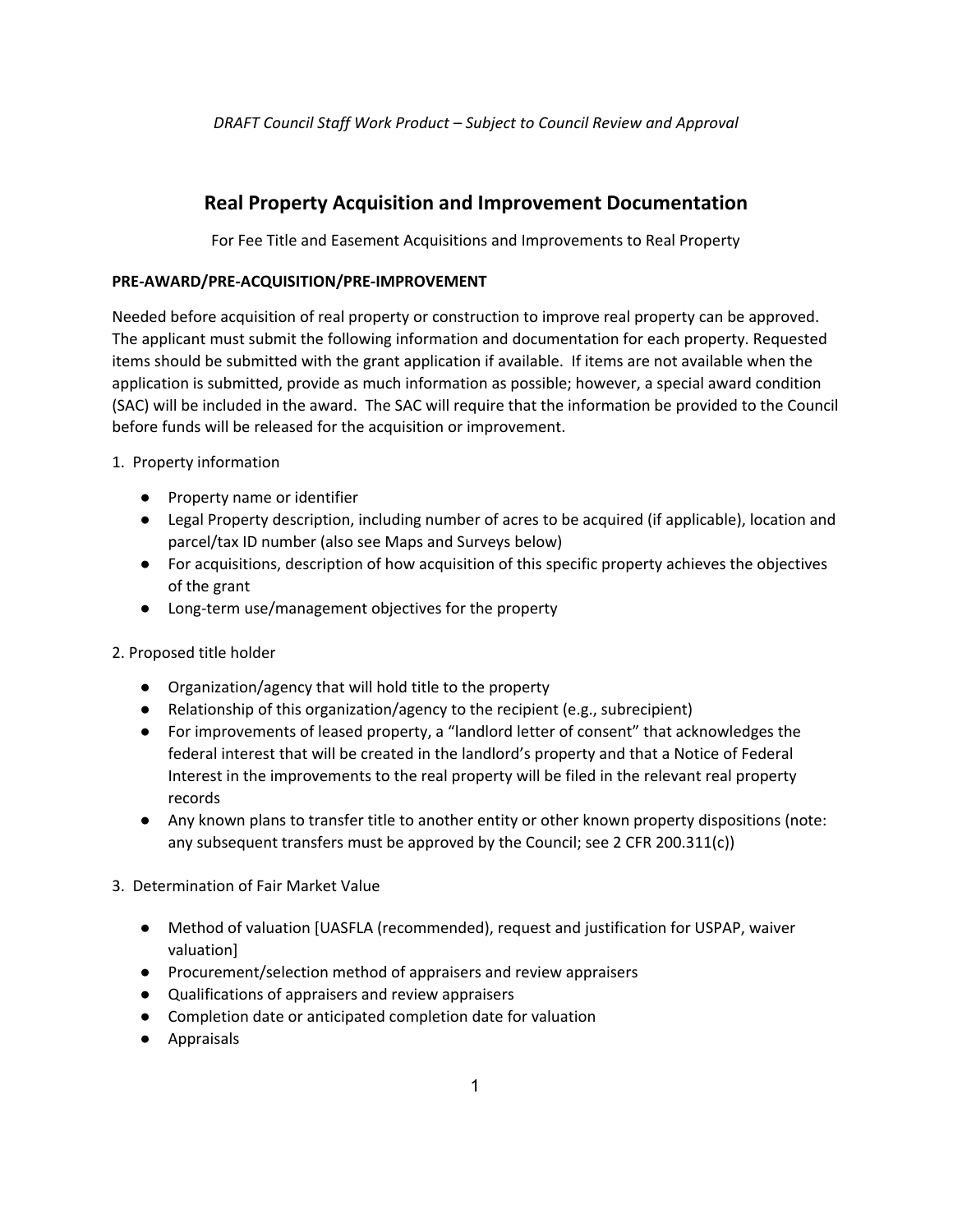- ➢ *For each real property acquisition with a fair market value greater than \$25,000, an independent State-certified general appraiser must conduct a certified, self-contained appraisal report that meets Federal land acquisition standards (49 CFR § 24.103). Use of the Uniform Appraisal Standards for Federal Land Acquisition (UASFLA), also known as the "Yellow Book", is recommended. If UASFLA 1 standards are not feasible, submit a written request and justification to the Grant Officer for an appraisal consistent with the Uniform Standards of Professional Appraisal Practices (USPAP) and meeting the requirements set out in, which requires*
- ➢ *If acquisitions are anticipated to have a fair market value of \$25,000 or less, contact the Council Grants Office for valuation requirements.*
- ➢ *An appraisal review must be conducted for each appraisal, which also must conform to USAFLA or USPAP standards, as appropriate. Through the review appraisal, a qualified independent review appraiser will conduct a technical review and provide a written opinion of the appraisal's completeness, accuracy, adequacy, relevance, reasonableness and compliance with law, regulations, and the assignment conditions.*
	- ➢ *Each appraisal and review appraisal must identify the recipient and RESTORE Council as users of the appraisal.*
	- ➢ *The recipient must submit both the appraisal and review appraisal to the Council Grants Office for review prior to completing the acquisition. Qualifications of both the appraiser and review appraiser must be included.*
	- ➢ *Appraisals must be recent. Updates are required when the value estimate no longer reflects the conditions in the local real estate market.*
	- ➢ *Appraisals are not required for projects involving improvements to real property only; however, it is recommended that an appraisal be conducted just prior to the improvement. This will allow a more accurate determination of the Council's interest in the property as a whole if needed in the future.*
- 4. Maps, Surveys and Related Documentation
	- Map(s) showing location of each parcel
	- Surveys, as applicable
	- GIS Shapefiles, as applicable
	- Floodplain map
- 5. Environmental and Other Assessments
	- Phase 1 Environmental Site Assessments if required by state or federal guidelines
	- Other site-specific assessments or those required by law

<sup>1</sup> https://www.justice.gov/sites/default/files/enrd/legacy/2010/11/16/Uniform-Appraisal-Standards.pdf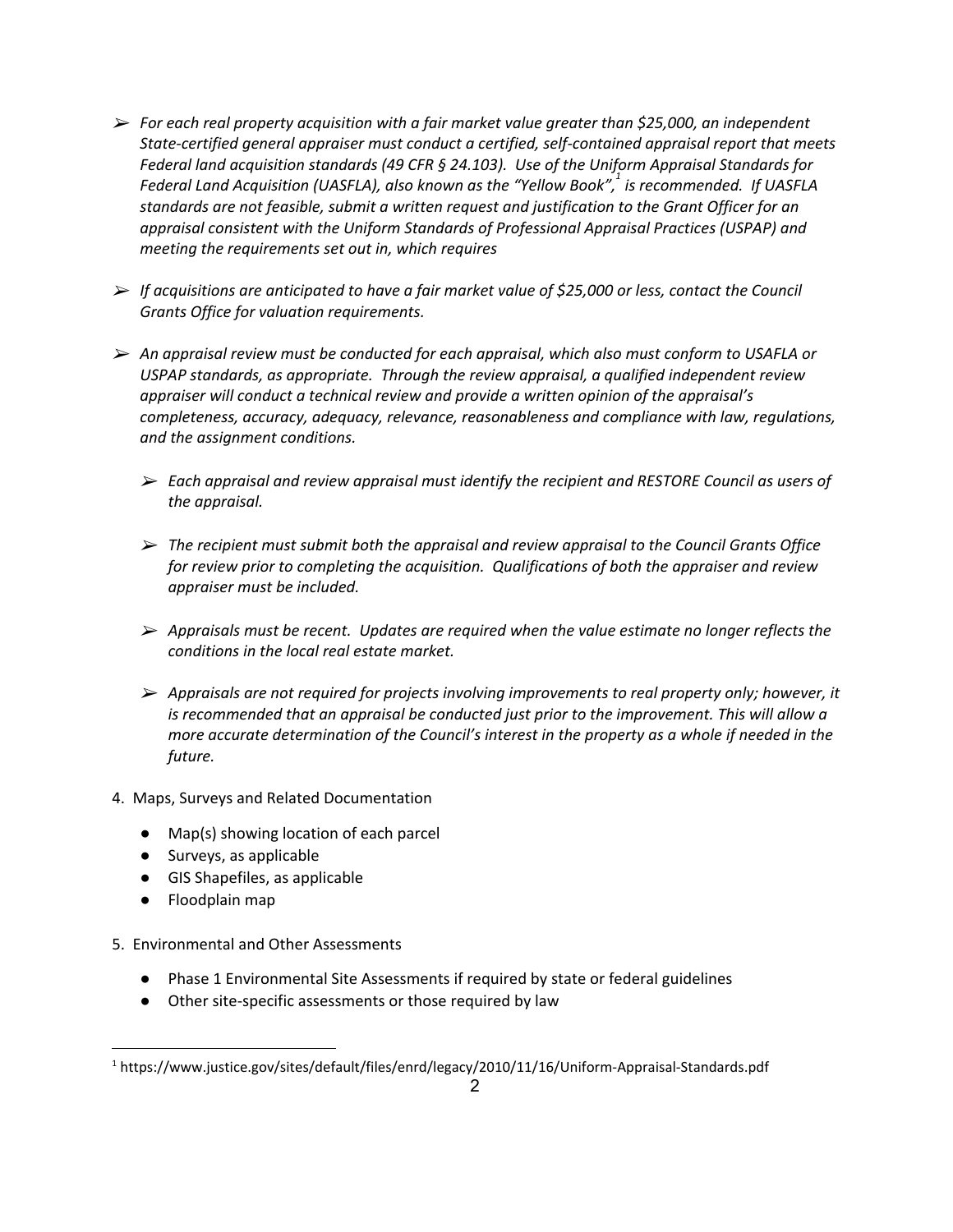- 6. Preliminary Title Information for Acquisitions
	- Current title and legal description
	- All known encumbrances and exceptions to title, including deed restrictions, easements, etc.
	- Rights included and not included in sale (e.g., water rights, mineral rights, etc.)
	- ➢ *For severed rights, provide as much information as possible regarding rights ownership associated with the property that is (a) known to the recipient/subrecipient or (b) would be discovered through the exercise of due diligence in connection with a proposed sale of surface rights for conservation purposes.*
- 7. Agreement to Purchase for Acquisitions
	- Purchase agreement/contract
	- Certification that purchase is from a willing seller
- 8. Relocation Assistance
	- If the proposed acquisition will cause the displacement of any persons, businesses or farm operations:
		- $\circ$  Provide documentation that the appropriate persons have been informed of their rights under the Uniform Relocation Act;
		- $\circ$  Detail the recipient's relocation plan, including the number of displaced persons, including businesses and farm operations; what fair and reasonable relocation payments and advisory services will be provided to any displaced persons; and what provisions will be made to ensure that safe, decent, and sanitary replacement dwellings will be available to such persons within a reasonable period of time prior to displacement.
- 9. Proposed conservation easement (if applicable)
- 10. Pre-Construction Requirements for Real Property Improvements (if applicable) $^{2}$ 
	- Site Certificate
	- Design and Engineering Plans, including updated construction schedules and cost estimates
	- Permits
	- Floodplain requirements
		- $\circ$  For improvements to real property located in a 100-year floodplain, floodplain elevation certification
		- $\circ$  If the improvement is in a special flood hazard area, written confirmation that the building and relevant equipment is or will be covered by flood insurance in an amount at least equal to its development or project cost or to the maximum limit of coverage made available with respect to the particular type of property

<sup>&</sup>lt;sup>2</sup> See Council's DRAFT Supplemental Terms and Conditions for Construction Projects for specific requirements